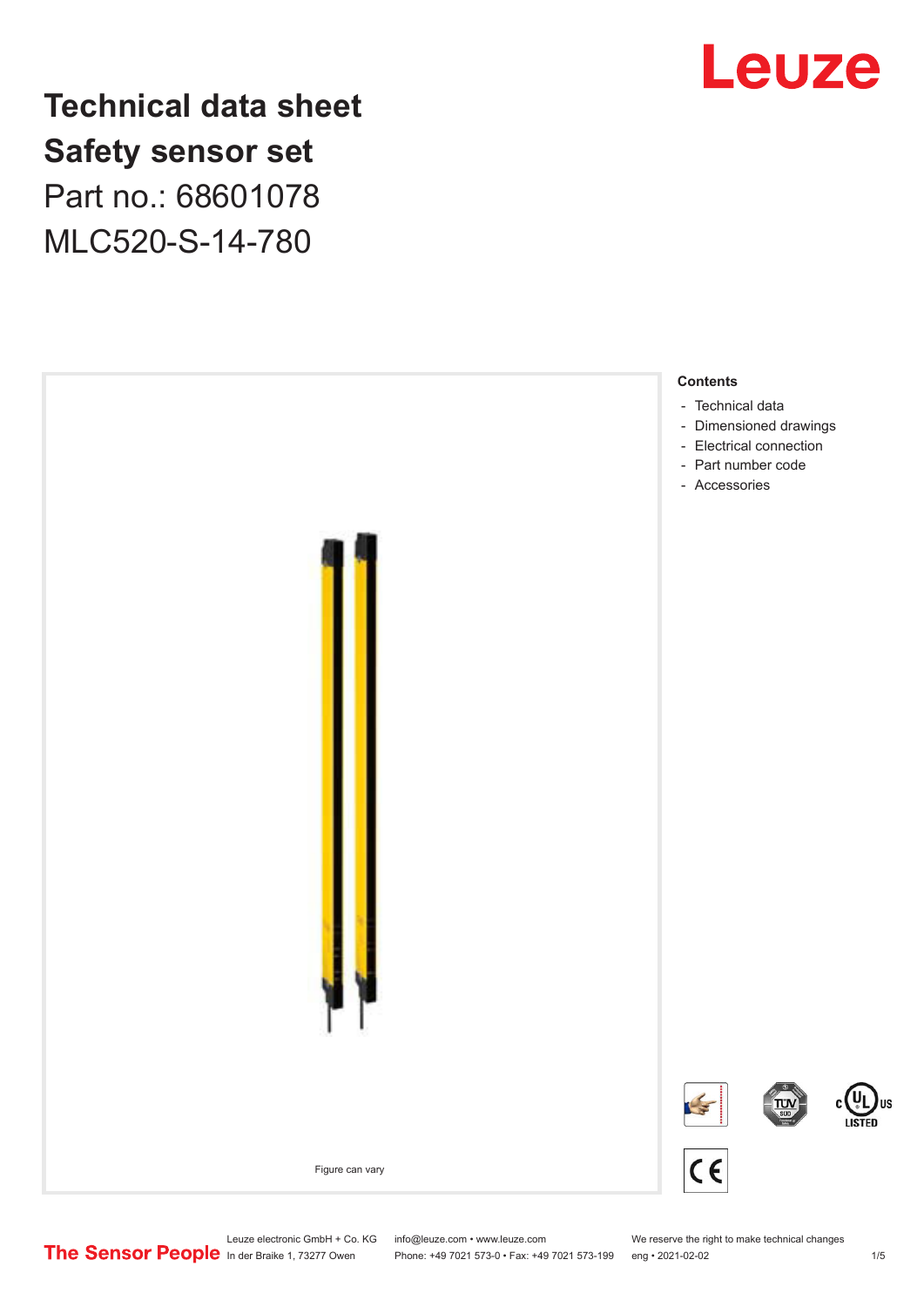## <span id="page-1-0"></span>**Technical data**

#### **Basic data**

| <b>Series</b> | <b>MLC 520S</b>                 |
|---------------|---------------------------------|
| Device type   | Set (transmitter and receiver)  |
| Contains      | 4x BT-MLC-S-O mounting brackets |
|               | 6x BT-MLC-S-C mounting brackets |
| Application   | Finger protection               |
|               |                                 |

**Functions**

**Functions Functions Automatic start/restart** Contactor monitoring (EDM) Start/restart interlock (RES)

#### **Characteristic parameters**

| <b>Type</b>            | 4, IEC/EN 61496          |
|------------------------|--------------------------|
| <b>SIL</b>             | 3, IEC 61508             |
| <b>SILCL</b>           | 3, IEC/EN 62061          |
| Performance Level (PL) | e, EN ISO 13849-1        |
| $PFH_n$                | $2,64E-09$ per hour      |
| Mission time $T_{M}$   | 20 years, EN ISO 13849-1 |
| Category               | 4, EN ISO 13849          |

#### **Protective field data**

| <b>Resolution</b>       | $14 \text{ mm}$ |
|-------------------------|-----------------|
| Protective field height | 780 mm          |
| <b>Operating range</b>  | $0.26$ m        |

#### **Optical data**

| <b>Number of beams</b>          | 78 Piece(s)                                  |
|---------------------------------|----------------------------------------------|
| Synchronization                 | Optical between transmitter and receiver     |
| Light source                    | LED, Infrared                                |
| <b>LED light wavelength</b>     | 850 nm                                       |
| <b>Transmitted-signal shape</b> | Pulsed                                       |
| LED risk group                  | Exempt group (in acc. with EN<br>62471:2008) |

#### **Electrical data**

**Protective circuit COVER COVER PROTECTION** Short circuit protected

**Performance data** Supply voltage  $U_B$ 

24 V, DC, -20 ... 20 %

#### **Outputs**

**Number of safety-related switching outputs (OSSDs)** 2 Piece(s)

| Safety-related switching outputs |                                      |
|----------------------------------|--------------------------------------|
| <b>Type</b>                      | Safety-related switching output OSSD |
| Switching voltage high, min.     | 18 V                                 |
| Switching voltage low, max.      | 2.5V                                 |
| Switching voltage, typ.          | 22.5V                                |
| Voltage type                     | DC.                                  |
| Load inductivity                 | $2,000 \mu H$                        |
| Load capacity                    | $1 \mu F$                            |
| Residual current, max.           | 200 mA                               |
| Residual current, typ.           | 2 <sub>m</sub> A                     |
|                                  |                                      |

#### **Safety-related switching output 1 Assignment** Receiver device connection, pin 2 **Switching element** Transistor, PNP

|                           | Safety-related switching output 2  |                                   |
|---------------------------|------------------------------------|-----------------------------------|
|                           | <b>Assignment</b>                  | Receiver device connection, pin 4 |
|                           | <b>Switching element</b>           | Transistor, PNP                   |
| <b>Timing</b>             |                                    |                                   |
|                           | <b>Response time</b>               | 13 <sub>ms</sub>                  |
| <b>Connection</b>         |                                    |                                   |
|                           | <b>Number of connections</b>       | 2 Piece(s)                        |
|                           | <b>Connection 1</b>                |                                   |
|                           | <b>Function</b>                    | Transmitter device connection     |
|                           | Type of connection                 | Cable with connector              |
|                           | Cable length                       | 160 mm                            |
|                           | <b>Sheathing material</b>          | <b>PUR</b>                        |
|                           | <b>Thread size</b>                 | M <sub>12</sub>                   |
| <b>Material</b>           |                                    | Plastic                           |
|                           | No. of pins                        | 5-pin                             |
|                           |                                    |                                   |
|                           | <b>Connection 2</b>                |                                   |
|                           | <b>Function</b>                    | Receiver device connection        |
|                           | Type of connection                 | Cable with connector              |
|                           | <b>Cable length</b>                | 160 mm                            |
|                           | <b>Sheathing material</b>          | <b>PUR</b>                        |
|                           | <b>Thread size</b>                 | M <sub>12</sub>                   |
| <b>Material</b>           |                                    | Plastic                           |
|                           | No. of pins                        | 5 -pin                            |
|                           | <b>Mechanical data</b>             |                                   |
|                           | Dimension (W x H x L)              | 15.4 mm x 780 mm x 32.6 mm        |
|                           | <b>Housing material</b>            | Metal                             |
|                           | <b>Metal housing</b>               | Aluminum                          |
|                           | Lens cover material                | Plastic / PMMA                    |
|                           | <b>Material of end caps</b>        | Plastic                           |
| Net weight                |                                    | 3,950g                            |
|                           | <b>Housing color</b>               | Yellow, RAL 1021                  |
|                           | Type of fastening                  | C-shaped mounting bracket         |
|                           |                                    | L-shaped mounting bracket         |
|                           |                                    | O-shaped mounting bracket         |
|                           |                                    |                                   |
| <b>Environmental data</b> |                                    |                                   |
|                           | Ambient temperature, operation     | $-10$ 55 °C                       |
|                           | Ambient temperature, storage       | -30  70 °C                        |
|                           | Relative humidity (non-condensing) | 15  95 %                          |
|                           | <b>Certifications</b>              |                                   |

| Degree of protection        | IP 65                |
|-----------------------------|----------------------|
| <b>Protection class</b>     | Ш                    |
| <b>Certifications</b>       | TÜV Süd              |
| <b>Vibration resistance</b> | $50 \text{ m/s}^2$   |
| <b>Shock resistance</b>     | $98.1 \text{ m/s}^2$ |
| US patents                  | US 6,418,546 B       |

 $\overline{a}$ 

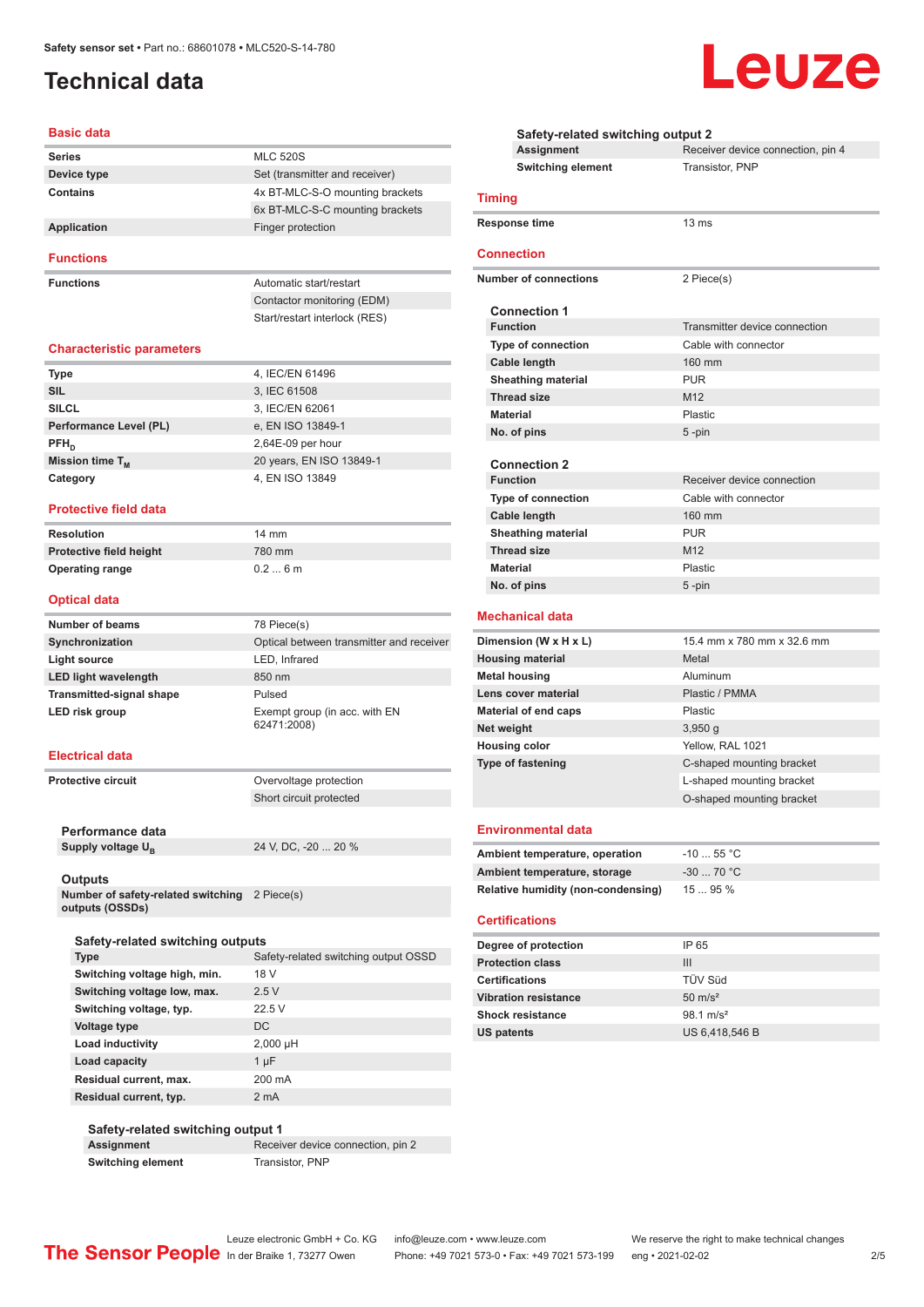## <span id="page-2-0"></span>**Technical data**

| <b>Customs tariff number</b> | 85365019 |
|------------------------------|----------|
| eCl@ss 5.1.4                 | 27272704 |
| eCl@ss 8.0                   | 27272704 |
| eCl@ss 9.0                   | 27272704 |
| eCl@ss 10.0                  | 27272704 |
| eCl@ss 11.0                  | 27272704 |
| <b>ETIM 5.0</b>              | EC002549 |
| <b>ETIM 6.0</b>              | EC002549 |
| <b>ETIM 7.0</b>              | EC002549 |

## **Dimensioned drawings**

All dimensions in millimeters

Dimensions of transmitter and receiver



L Length/protective field height

## **Electrical connection**

| <b>Connection 1</b>       | <b>Transmitter</b>            |
|---------------------------|-------------------------------|
| <b>Function</b>           | Transmitter device connection |
| Type of connection        | Cable with connector          |
| Cable length              | 160 mm                        |
| <b>Sheathing material</b> | <b>PUR</b>                    |
| Cable color               | <b>Black</b>                  |
| <b>Thread size</b>        | M12                           |
| <b>Type</b>               | Male                          |
| <b>Material</b>           | Plastic                       |
| No. of pins               | $5 - pin$                     |
| Encoding                  | A-coded                       |
| <b>Connector housing</b>  | <b>FE/SHIELD</b>              |

Leuze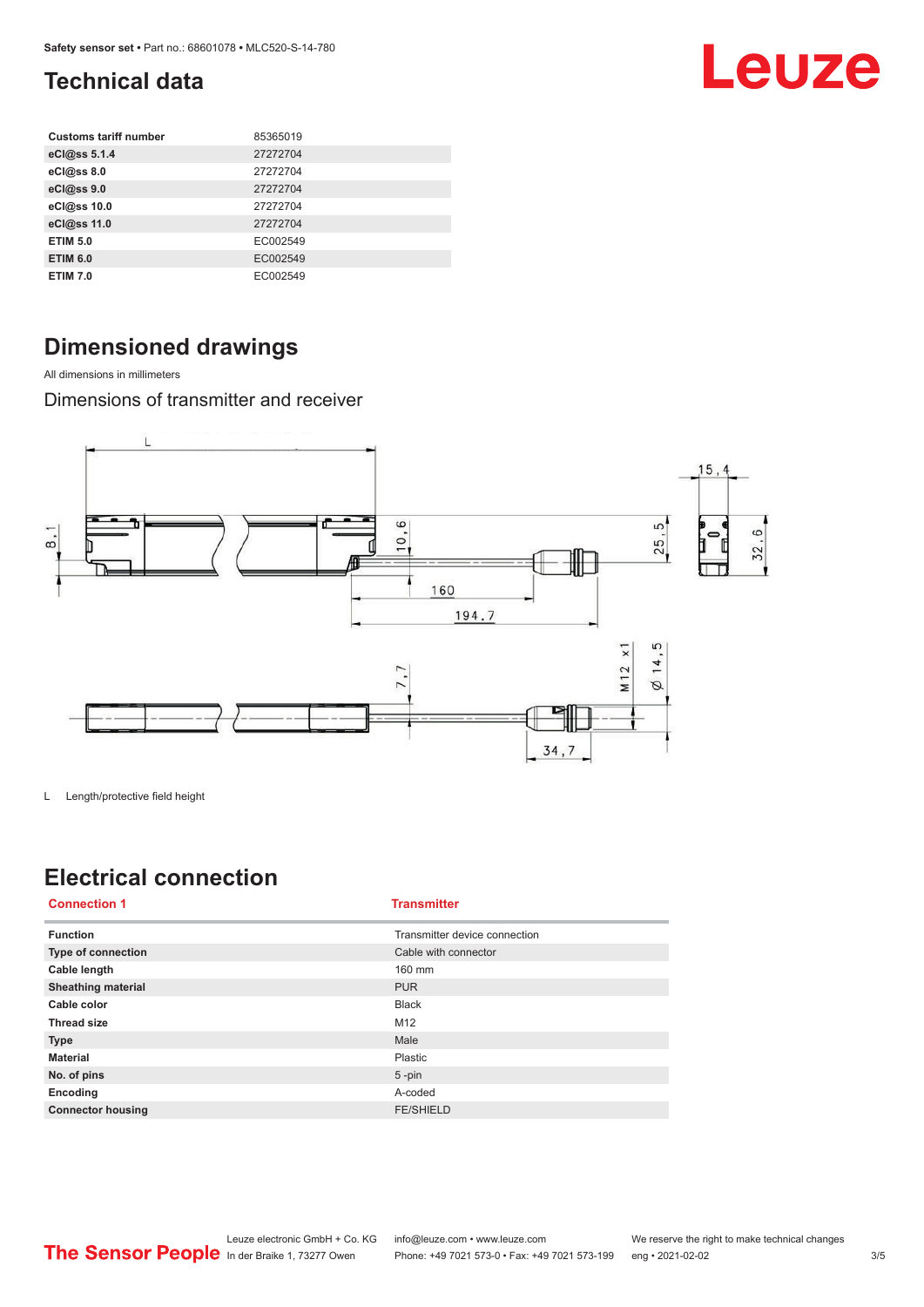## <span id="page-3-0"></span>**Electrical connection**

# Leuze

### **Pin Pin assignment Conductor Conductor Color 1** +24 V DC Brown **2** RESTART SELECTION White **3** 0 V Blue **4** n.c. Black

**5** RESTART SELECTION Gray



### **Connection 2 Receiver**

| <b>Function</b>           | Receiver device connection |
|---------------------------|----------------------------|
| Type of connection        | Cable with connector       |
| Cable length              | 160 mm                     |
| <b>Sheathing material</b> | <b>PUR</b>                 |
| Cable color               | <b>Black</b>               |
| <b>Thread size</b>        | M12                        |
| <b>Type</b>               | Male                       |
| <b>Material</b>           | Plastic                    |
| No. of pins               | $5$ -pin                   |
| Encoding                  | A-coded                    |
| <b>Connector housing</b>  | <b>FE/SHIELD</b>           |
|                           |                            |

| <b>Pin</b> | Pin assignment           | <b>Conductor color</b> |
|------------|--------------------------|------------------------|
|            | <b>EDM</b>               | <b>Brown</b>           |
|            | OSSD1                    | White                  |
|            | 0 V                      | <b>Blue</b>            |
|            | OSSD <sub>2</sub>        | <b>Black</b>           |
|            | <b>EDM FBK/SELECTION</b> | Gray                   |



## **Part number code**

| Part designation: MLCxxx-ooo-aa-hhhh |                                                                                                 |
|--------------------------------------|-------------------------------------------------------------------------------------------------|
| <b>MLC</b>                           | <b>Safety light curtain</b>                                                                     |
| <b>XXX</b>                           | <b>Series</b><br>520: MLC 520S                                                                  |
| aa                                   | <b>Resolution</b><br>14:14 mm<br>24: 24 mm                                                      |
| hhhh                                 | Protective field height<br>150  1200: from 150 mm to 1200 mm                                    |
| 000                                  | Option<br>S: Slimline version                                                                   |
|                                      | <b>Note</b>                                                                                     |
|                                      | $\&$ A list with all available device types can be found on the Leuze website at www.leuze.com. |